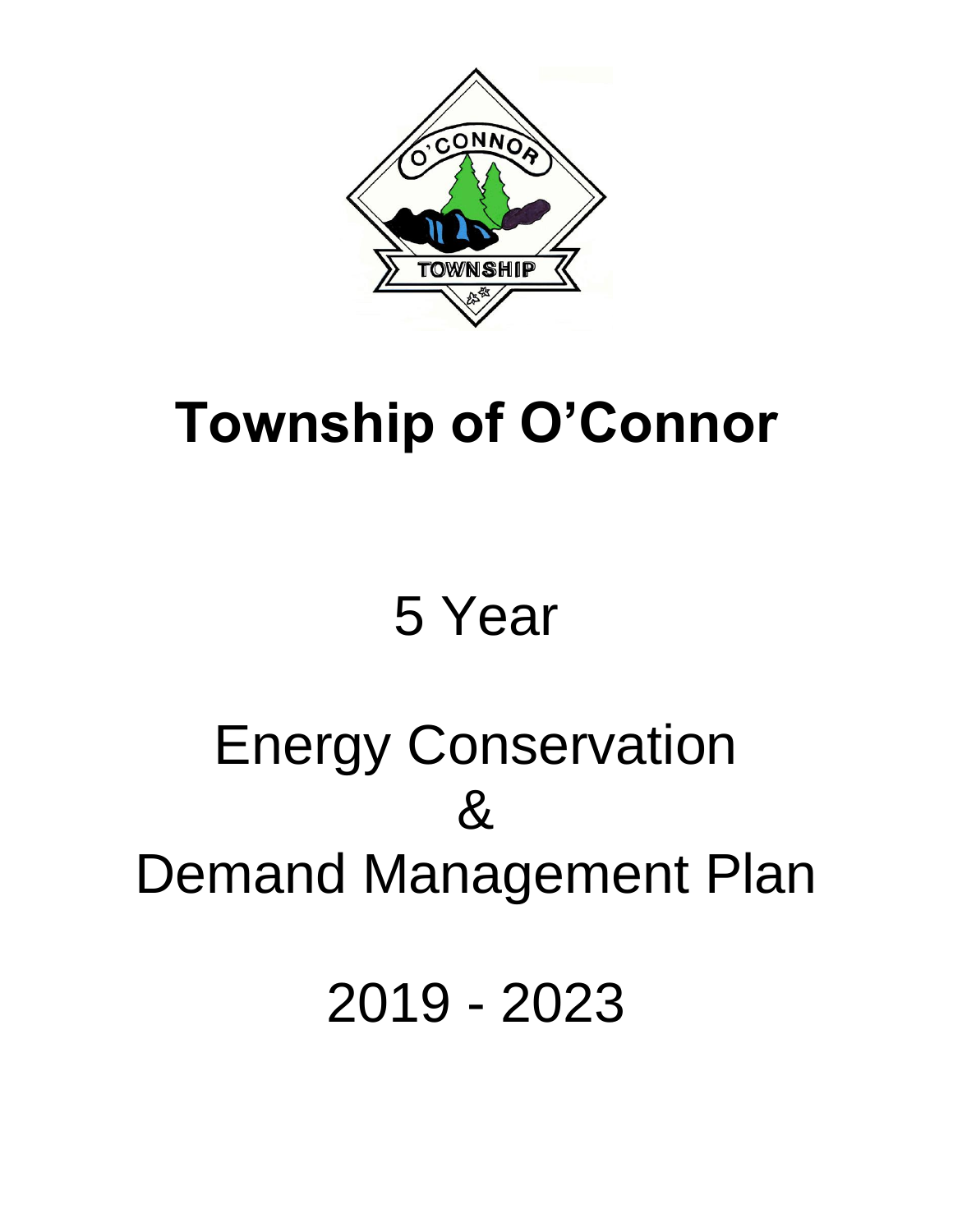#### **INTRODUCTION**

[Ontario Regulation 507/18](https://www.ontario.ca/laws/regulation/r18507) (Broader Public Sector: Energy Reporting and Conservation and Demand Management Plans), under the Electricity Act, 1998, requires broader public sector (BPS) organizations, such as municipalities, to develop a Conservation Demand Management (CDM) Plan and update it every five years. The Township of O'Connor's updated CDM plan was developed in compliance with the regulation and covers the period from 2019 to 2023. The plan was approved by council on June 24, 2019.

The plan describes our municipality's:

- $\triangleright$  Information on the annual energy consumption during the last year (2017) for which complete information is available for the full year;
- ➢ New energy conservation goals and objectives;
- ➢ Current and proposed energy conservation measures;
- ➢ Results from the first CDM plan; and
- $\triangleright$  Changes made from the previous plan to help achieve the new goals and objectives.

Our updated CDM plan builds on the municipality's initial [Energy Conservation and Demand](Energy%20Consumption%20and%20Demand%20Management%20Plan.pdf)  [Management Plan](Energy%20Consumption%20and%20Demand%20Management%20Plan.pdf) developed in 2014 and the experience gained in energy conservation over the last 5 years.

In addition to energy conservation, the updated CDM plan supports our Accounting for **[Accounting for Tangible Capital Assets](../../../Council/Policies/4%20-%20Administration/4.15%20Tangible%20Capital%20Assets.pdf) Policy, [Asset Management Plan](../../../Asset%20Management/Asset%20Management%20Plan/Asset%20Management%20Plan%20-%20O) and Strategic Asset** [Management Policy.](../../../Council/Policies/4%20-%20Administration/4.23%20Strategic%20Asset%20Management%20Policy%20.pdf)

Hard copies of the plan are available at the township office located at 330 Highway 595 during regular office hours.

The infrastructure owned and operated by the Township of O'Connor that are targeted in this plan are the Municipal Office, Community Centre, Garage and Fire Hall. The Township does not provide water or sewage treatment, does not provide street lighting on municipal roadways and does not own or operate renewable energy generation facilities.

#### **ANNUAL ENERGY CONSUMPTION**

The Township of O'Connor utilizes three types of energy in its facilities: electricity, fuel oil and propane. Currently fuel oil is purchased through the Local Authority Services' (LAS) bulk purchase program. LAS is a subsidiary of the Association of Municipalities of Ontario (AMO) and is a program intended to provide municipalities with cost savings and information on price fluctuations.

Electricity is purchased through Hydro One and propane is purchased through Superior Propane, located in Thunder Bay, Ontario.

Schedule "A" of this Plan is the Township's annual energy consumption starting with 2017 for the 2019 reporting year. The schedule will be updated each year, accordingly, by the 1<sup>st</sup> of July.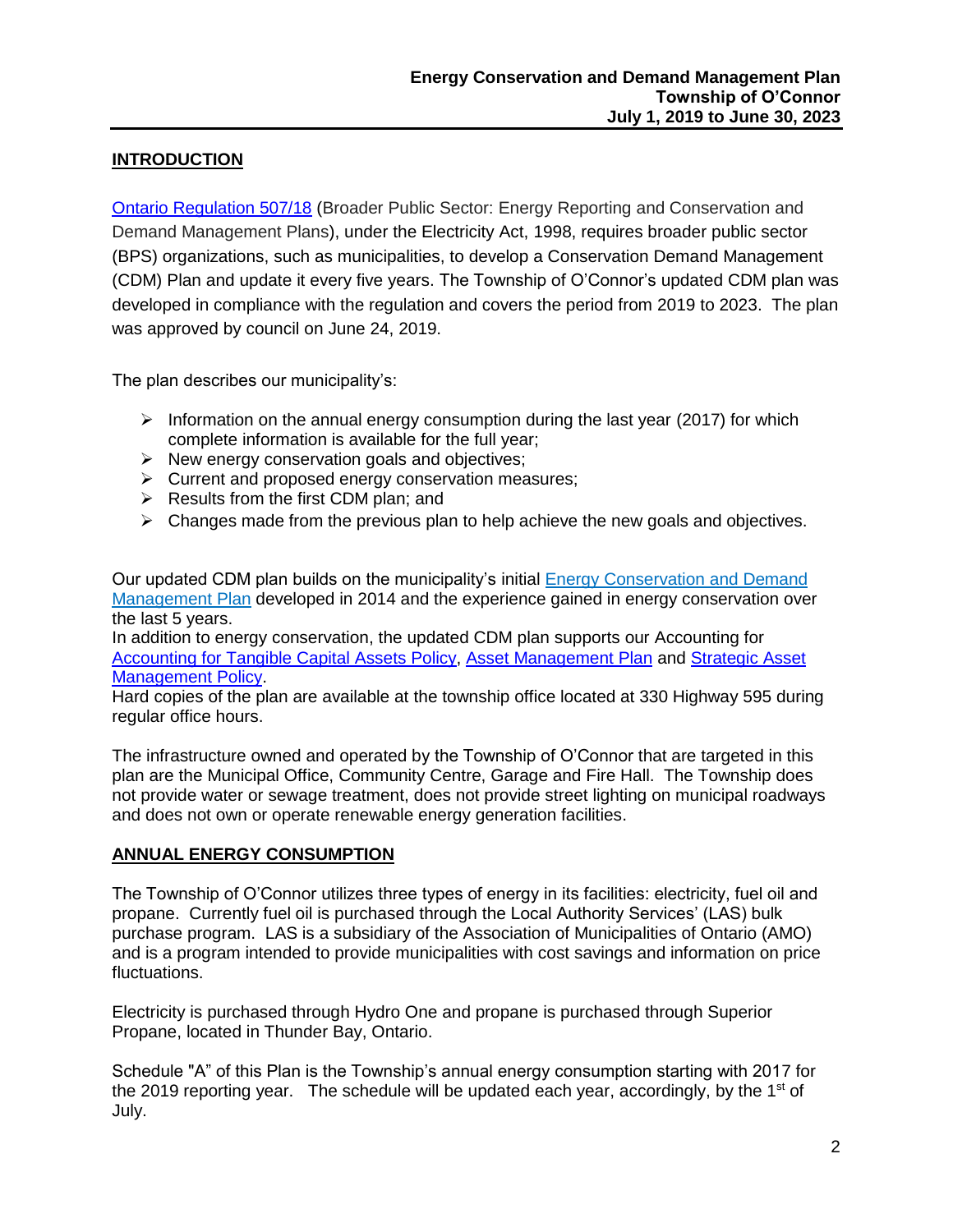#### **GOALS AND OBJECTIVES FOR CONSERVING ENERGY**

The goals for the Township of O'Connor are to maximize the efficient use of its fiscal resources and to minimize the negative environmental impact of our operations.

Our energy conservation objectives include:

- $\triangleright$  Reducing the comparative energy consumption by 10% with prior years;
- $\triangleright$  Improving the energy efficiency of our facilities by utilizing best practices to reduce our energy consumption, as well as lessen the financial impact of increasing energy costs;
- ➢ Educating municipal staff in energy conservation;
- $\triangleright$  Integrating the energy conservation plan with the Accounting for Tangible Capital Asset Policy, Asset Management Plan and Strategic Asset Management Policy;
- ➢ Reducing greenhouse gas (GHG) emissions that result from our energy use.

#### **ENERGY CONSUMPTION MEASURES AND SAVINGS**

*Behavioural Measures for all Municipally Owned Facilities:* Council and municipal staff members are continually aware of the increasing costs associated with the operation of a municipality. Budget deliberations bring to light the increasing need to conserve energy and save on energy costs as these same costs increase every year. Revenues generated through property taxation to meet the financial needs of the municipality must take into consideration the financial burden on the ratepayers. With this in mind the Council and staff members are aware that measures must be taken to reduce costs and are encouraged to share suggestions or ideas that will promote energy conservation.

Reporting our energy consumption allows our municipality to understand how energy is used in our buildings, identify potential energy conservation opportunities and track progress on energy conservation efforts.

Our previous years' annual energy reports, along with the 2014 Energy Conservation and Demand Management Plan can be found on our website. Overall energy consumption across all municipal buildings reported on was reduced by 25% by 2018.

The energy consumption reductions were:

- $\geq$  39% reduction at the O'Connor Roads Department Garage resulting from the lighting changeover; and
- $\geq$  39% reduction at the O'Connor Municipal Office resulting from the lighting changeover; and
- $\geq 15\%$  reduction at the O'Connor Fire Department Hall resulting from the lighting changeover; and
- ➢ 6% reduction at the O'Connor Community Centre resulting from the changeover from fuel oil to propane heating, lighting changeover and a new energy efficient propane stove.

In addition to the municipality benefitting from reducing its energy use, residents also benefit from more efficient use of taxpayer dollars and better maintained/operated public buildings and facilities.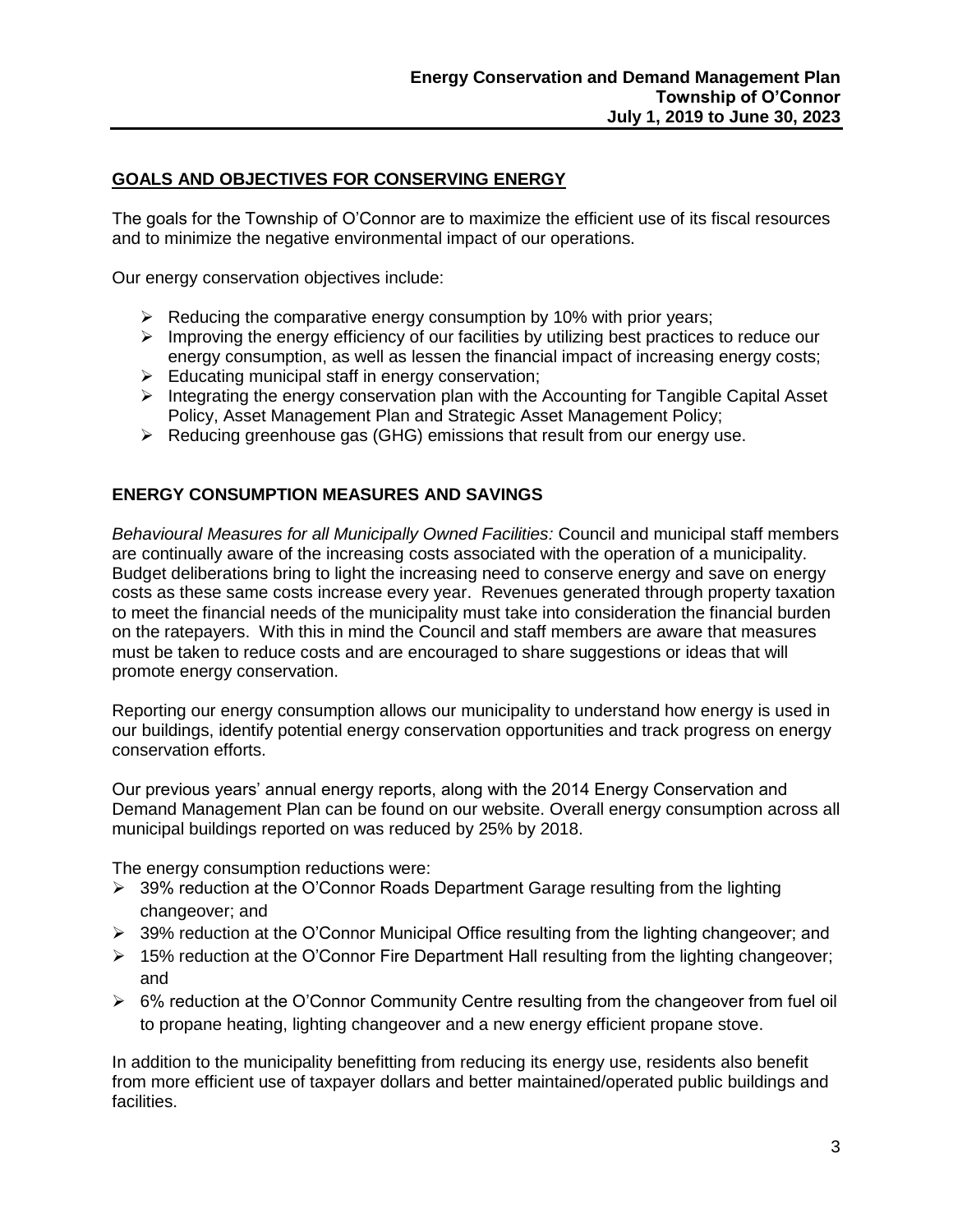#### **Municipal Office**

*Technical Measures:* The Municipal Office operates an average of 33 hours per week. The construction of the office was completed in March of 2010. Energy efficiency was a priority when the building was being designed and continues to improve with newer energy efficient innovations. Since 2014, the municipal office has seen a changeover to T8 lamps utilizing 40% less energy than the older T12 lamps, as well as newer energy efficient air conditioning units.

*Organizational Measures:* Staff continues to conserve energy ensuring all interior lighting and equipment is turned off when the building is not in use. Outdoor lights on the municipal office were changed over to more efficient LED lighting in 2019.

#### **Community Centre**

*Technical Measures:* The Community Centre operates an average of 15 hours per week. Since 2014, the Community Centre has changed over from fuel oil heating to propane heating with new energy efficient propane furnaces installed. The Community Centre has seen a changeover to T8 lamps utilizing 40% less energy than the older T12 lamps, as well as a changeover from incandescent to LED A Shape bulbs and the replacement and installation of a more energy efficient propane stove/oven including hood exhaust fan.

*Organizational Measures:* There is no new construction in the foreseeable future, however it is the position of Council that if any new construction or improvements are to be made that the highest and most affordable and practical options be researched and implemented. In order to conserve energy, the heating temperature is set low and all lighting is turned off when the facility is not in use.

#### **Municipal Garage**

*Technical Measures:* The garage operates an average 40 hours per week. Since 2014, the garage has seen a changeover to T8 lamps utilizing 40% less energy than the older T12 lamps, as well as a changeover from incandescent to LED A Shape bulbs. Aluminum and vinyl weather stripping has been placed around all garage doors to limit air leaks.

*Organizational Measures:* There is no new construction in the foreseeable future, however it is the position of Council that if any new construction or improvements are to be made that the highest and most affordable and practical options be researched and implemented. In order to conserve energy, all lighting is turned off when the facility is not in use. During daytime operations, lights are off, with exception of one in the main shop area.

It is the Township's plan to improve the energy efficiency of the building through energy programs when they become available.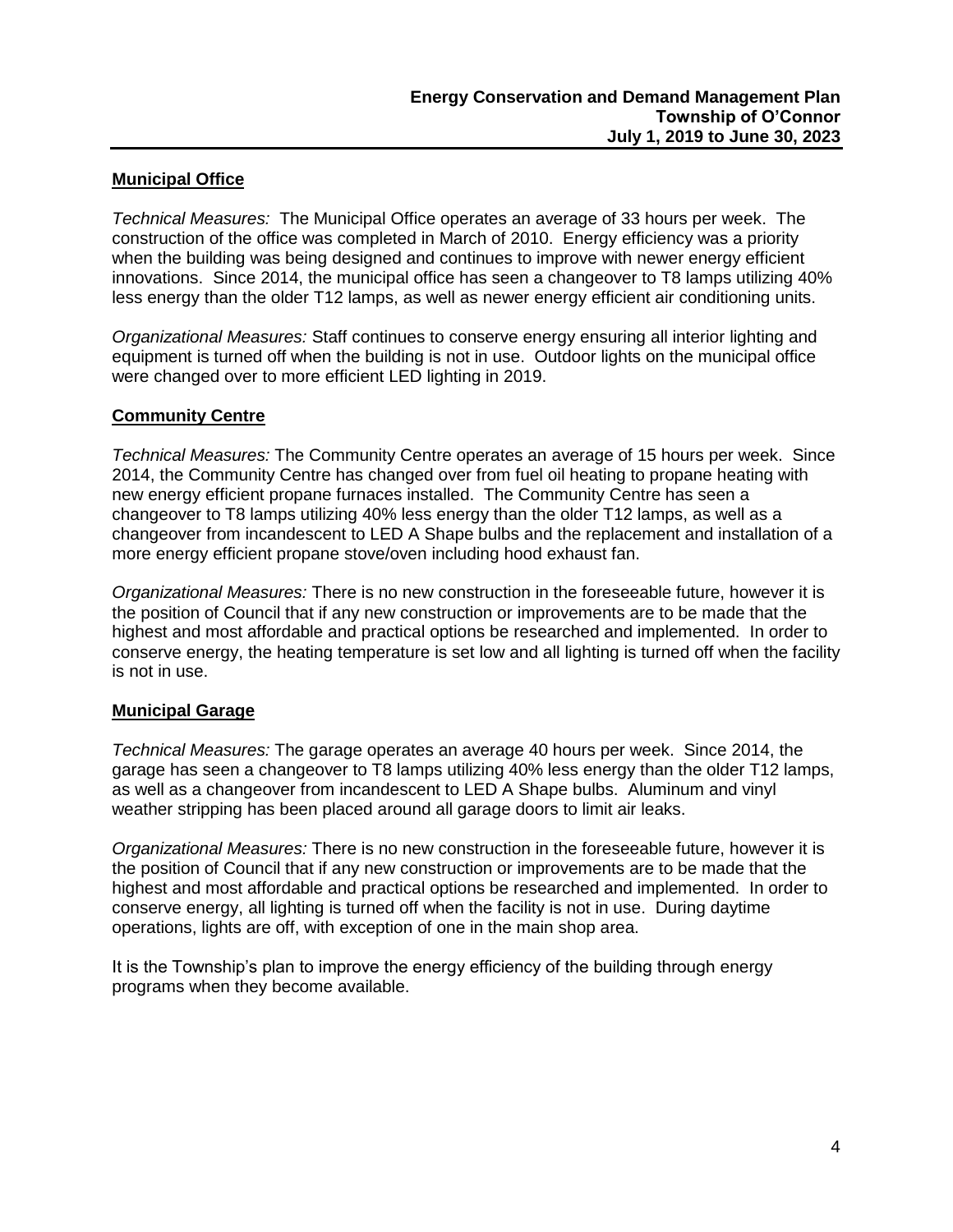#### **Municipal Fire Hall**

*Technical Measures:* The fire hall operates an average of 3 hours per week. Since 2014, the garage has seen a changeover to T8 lamps utilizing 40% less energy than the older T12 lamps, as well as a changeover from incandescent to LED A Shape bulbs. Vinyl weather stripping has been placed around all garage doors to limit air leaks.

*Organizational Measures:* There is no new construction in the foreseeable future, however it is the position of Council that if any new construction or improvements be made that the highest and most affordable and practical options be researched and implemented. In order to conserve energy, all lighting is turned off when the facility is not in use. As an emergency facility the temperature is maintained at a constant level to ensure that emergency response equipment is ready to roll immediate. To conserve energy the air exhaust fan is on a timer switch so as not to run on a continuous basis when vehicles leave out on a call.

It is the Township's plan to improve the energy efficiency of the building through energy programs that become available.

#### **COUNCIL CONFIRMATION**

#### Declaration of Commitment

The Township of O'Connor will use existing resources and leverage outside agencies where appropriate to reduce our energy consumption and its related environmental impact.

#### Vision

The Township is continually looking to reduce our total energy consumption and associated carbon footprint while providing an efficient and effective level of service for our residents.

#### **Resolution**

On June 24, 2019 the Council of the Township of O'Connor passed resolution # 11 (Schedule "B") adopting the Energy Consumption and Demand Management Plan. The resolution confirms Council's approval of the Plan and affirms their commitment to implement the plan.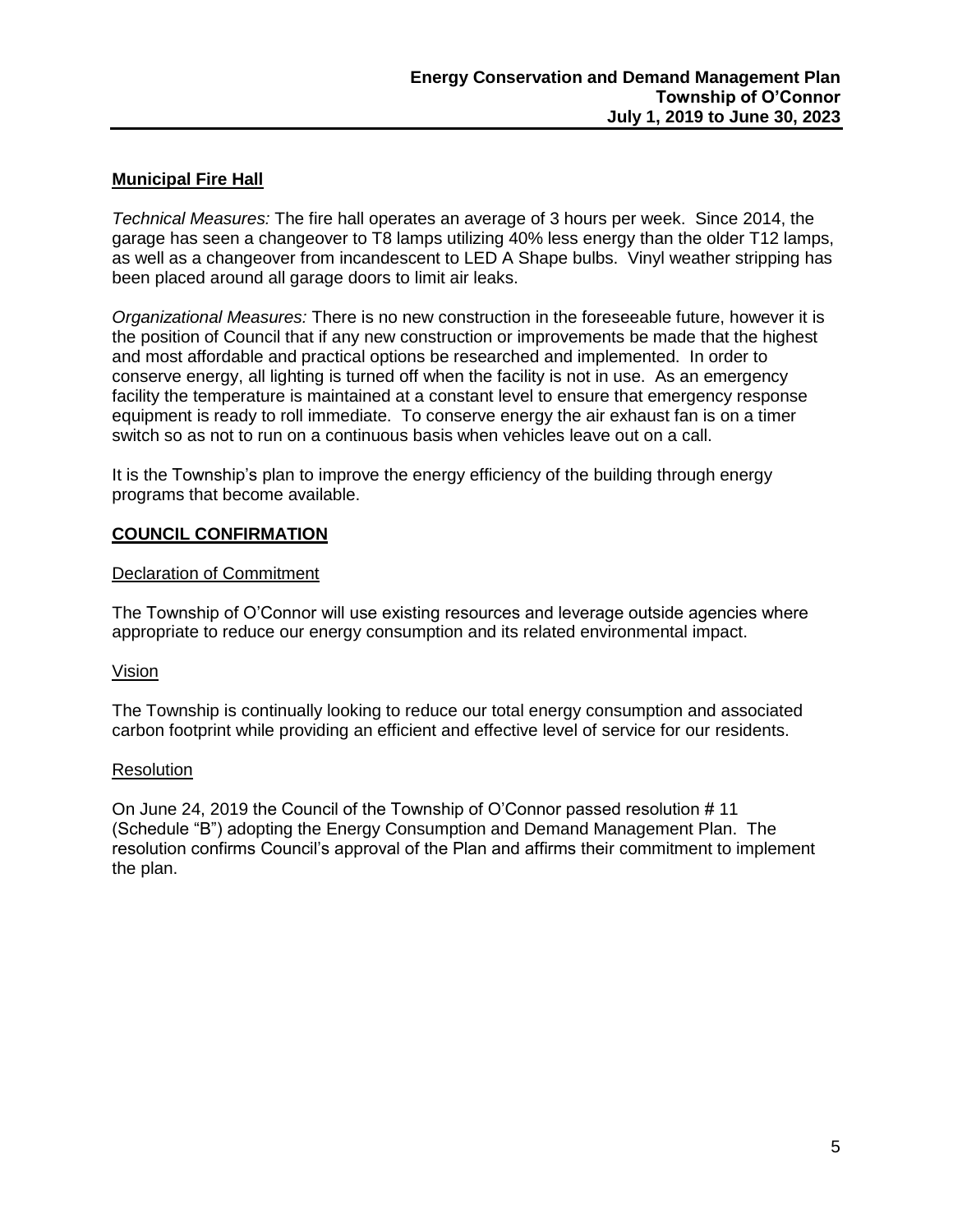Schedule "A"

Energy Consumption & Greenhouse Gas Emissions Reporting